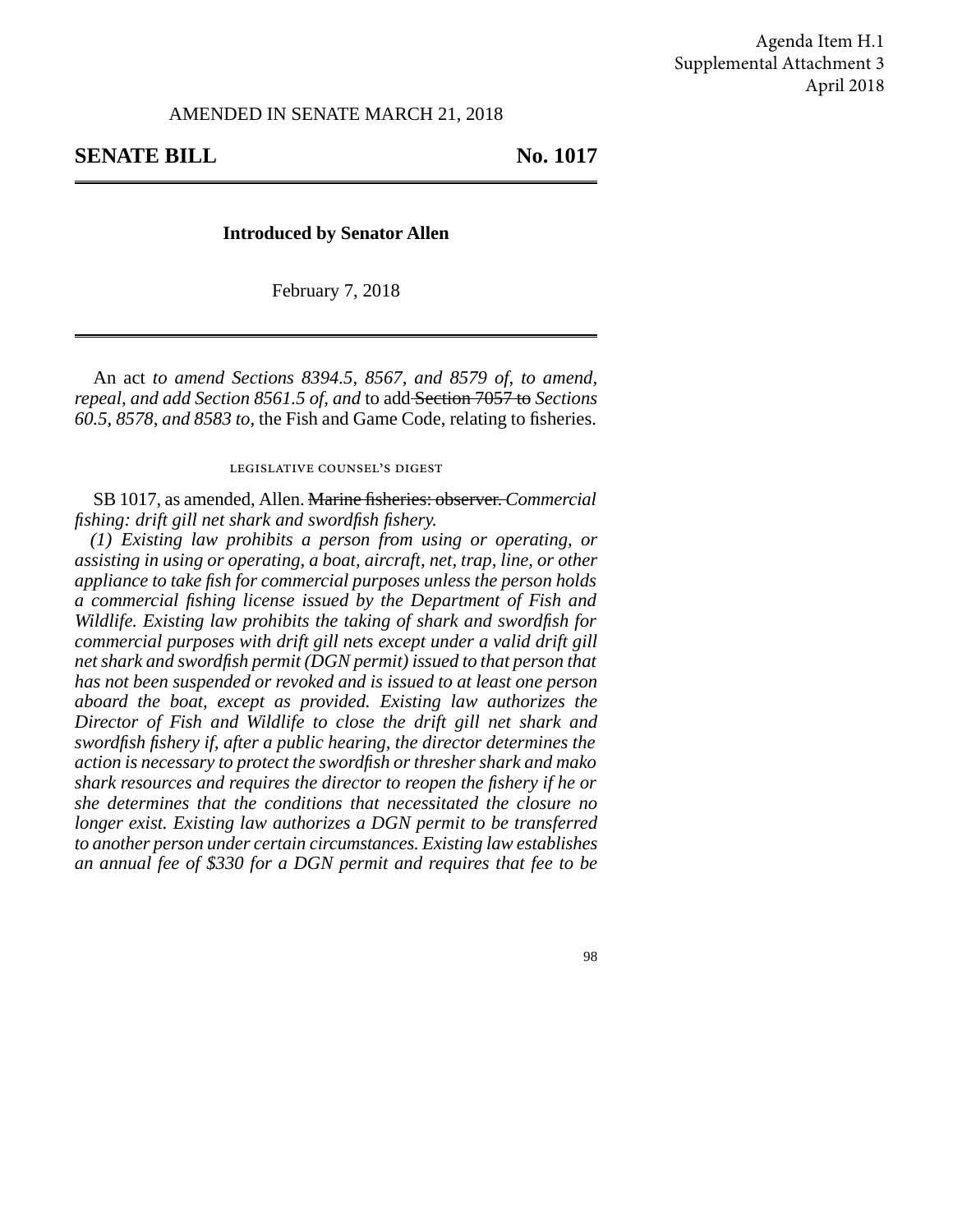*adjusted annually pursuant to a specified index. Under existing law, a violation of these provisions is a crime.*

*This bill would require the department, between January 1, 2019, and March 31, 2020, to develop a voluntary permit buyback program, as prescribed, and to implement the program upon appropriation by the Legislature of private or federal funding received by the department for this purpose. The bill would increase the annual fee for a DGN permit to \$1,500 for the license year beginning on April 1, 2019, and to \$3,000 for any license year beginning on or after April 1, 2020, as adjusted pursuant to the specified index. The bill would, beginning March 31, 2019, only authorize the transfer of a DGN permit to an entity engaged in retiring permits.*

*This bill would require the department, from April 1, 2020, to March 31, 2025, inclusive, to require any permittee, as a condition of receiving a DGN permit, to have an observer on board his or her vessel on each trip in which the permittee uses a drift gill net. The bill would require the department, on or before January 1, 2020, to adopt hard caps to be effective from April 1, 2020, to March 31, 2025, inclusive, for bycatch consistent with a specified alternative adopted by the Pacific Fishery Management Council in September 2015. If the department determines that a hardcap is reached for any species in any given 2-year period, the bill would require the department to immediately close the drift gill net shark and swordfish fishery for the remainder of the period. The bill would require the department to continue the use of observers and hard caps on and after April 1, 2025, if the department makes a specified determination. Because a violation of these provisions would be a crime, this bill would impose a state-mandated local program.*

*(2) Existing law establishes a swordfish permit that authorizes a person holding that permit to take, possess aboard a boat, and land swordfish for commercial purposes using specified methods but not including use of a drift gill net. Existing law establishes a fee of \$330 for a swordfish permit, as adjusted pursuant the above-described index, but exempts the holder of a drift gill net shark and swordfish permit from payment of that fee.*

*This bill would also exempt any person who participates in the permit buyback program established by the department from payment of the fee for a swordfish permit.*

*(3) Existing law establishes the Fish and Game Code and sets forth definitions that govern the construction of the code and all regulations adopted under the code.*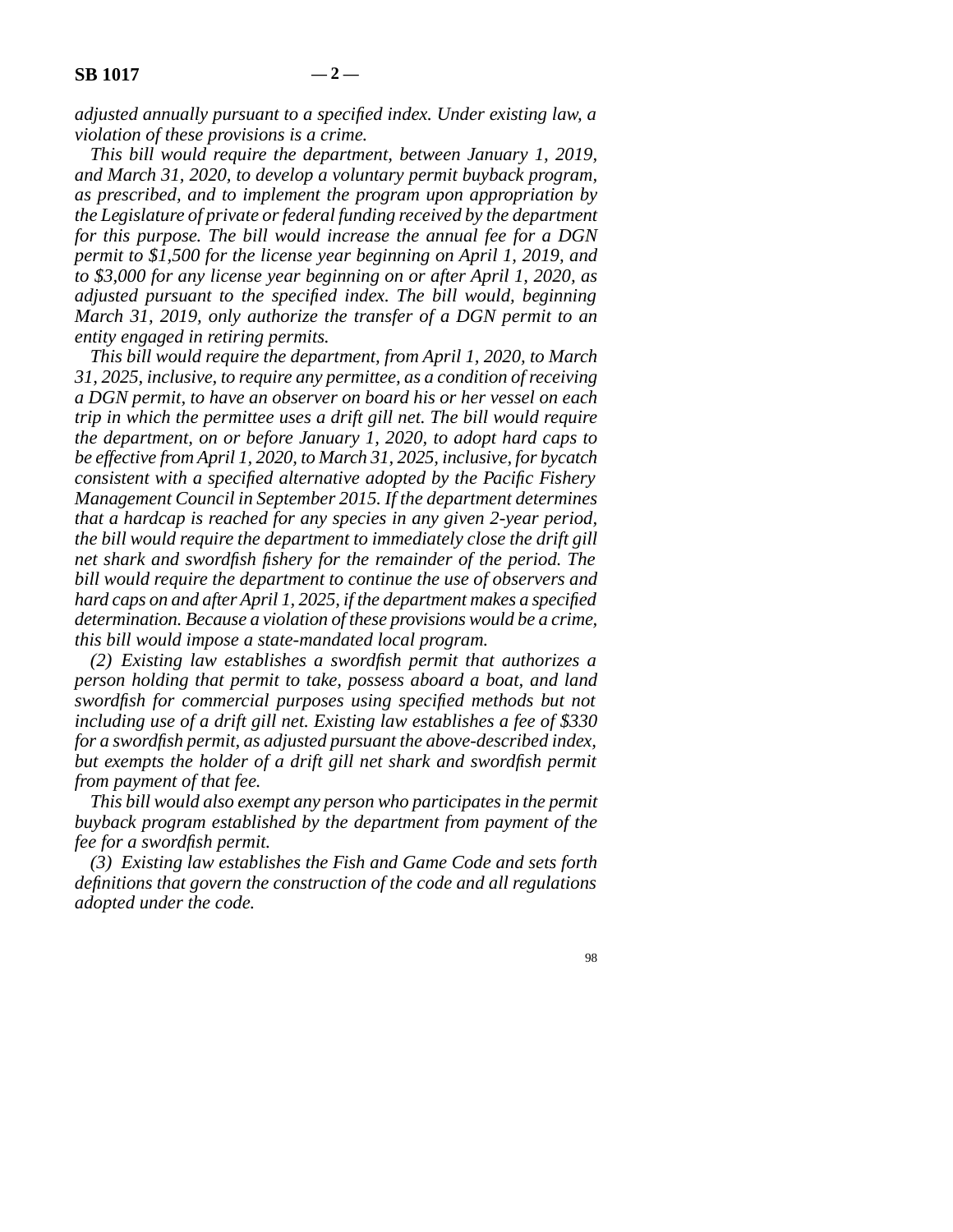*This bill would define "observer" for these purposes.*

*(4) The California Constitution requires the state to reimburse local agencies and school districts for certain costs mandated by the state. Statutory provisions establish procedures for making that reimbursement.*

*This bill would provide that no reimbursement is required by this act for a specified reason.*

Existing law, enacted as part of the Marine Life Management Act of 1998, generally establishes a comprehensive plan for the management of marine life resources. Existing law requires the Department of Fish and Wildlife to develop, and submit to the Fish and Game Commission for its approval, a fishery management master plan, and provides for the preparation and approval of fishery management plans, which form the primary basis for managing California's sport and commercial marine fisheries.

This bill would define "observer" for these purposes.

Vote: majority. Appropriation: no. Fiscal committee: no *yes*. State-mandated local program: no *yes*.

*The people of the State of California do enact as follows:*

 line 1 *SECTION 1. The Legislature finds and declares all of the* 2 *following:* 

line 3 *(a) It is in the best interest of the people of the state, the*

 line 4 *commercial fishing industry, and California's marine resources* 5 *that fishermen use the most sustainable fishing gear available to*<br>6 *harvest seafood off the California coast.* 

harvest seafood off the California coast.

 line 7 *(b) Large-scale pelagic drift gill nets targeting swordfish and* line 8 *sharks have been banned on the high seas and in ocean waters of*

 line 9 *many countries worldwide and are banned or are no longer* 10 *permitted by all other states because of the unavoidable impacts* 

11 *to marine wildlife, including whales, dolphins, sharks, pinnipeds,* 

12 *and sea turtles, including the California state marine reptile, the* 

13 *Pacific leatherback sea turtle. Many California species killed by* 

14 *the drift gill net fishery are protected under state and federal law* 

15 *or covered under international agreements, such as the sperm* 

16 *whale, the leatherback sea turtle, the loggerhead sea turtle, the* 

17 *bigeye thresher shark, and the scalloped hammerhead shark.* 

18 (c) *Impacts to California's marine and coastal resources have* 

19 *been a persistent concern with the use of drift gill nets. According*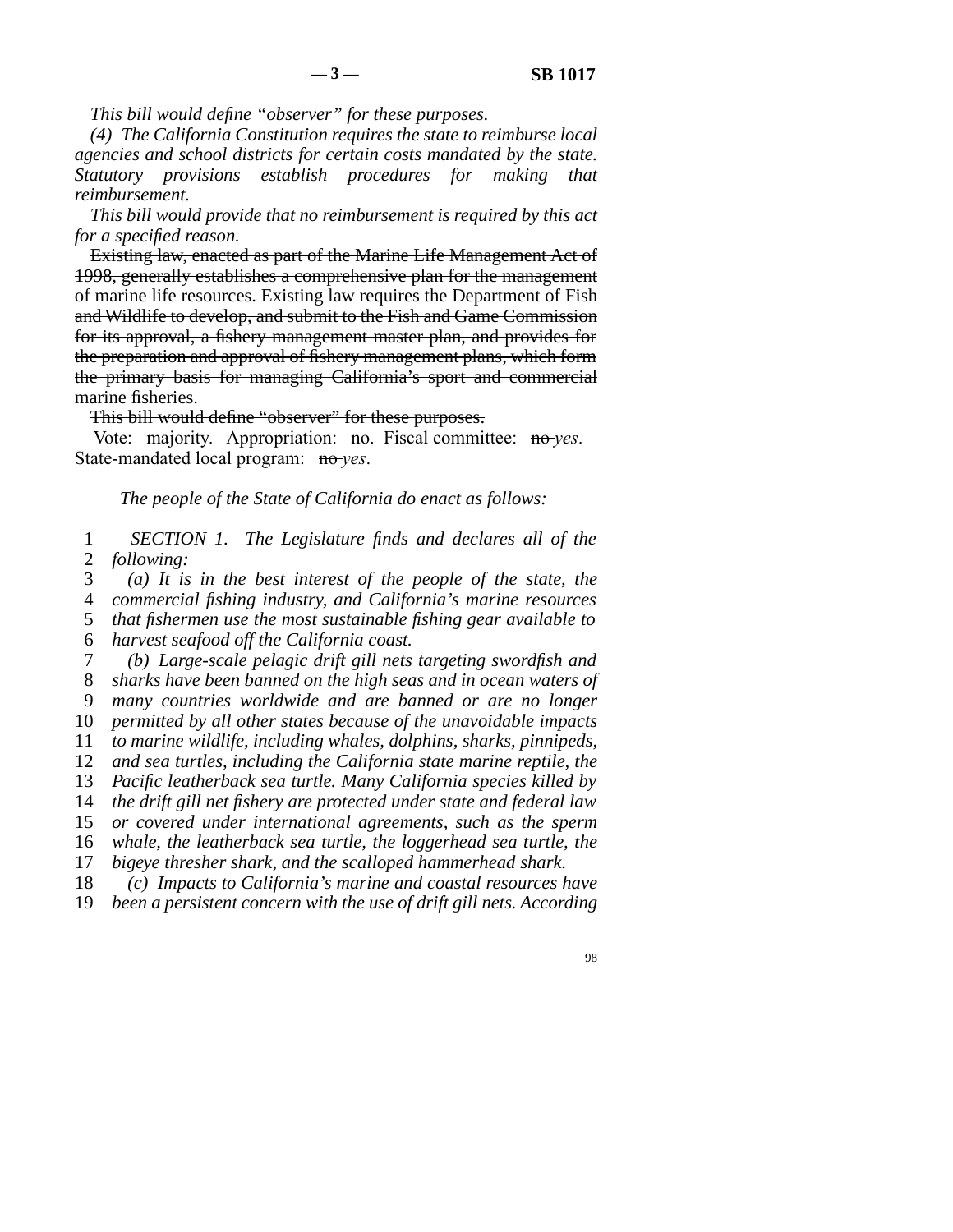line 1 *to data collected pursuant to the National Oceanic and* 2 *Atmospheric Administration's observer program, California's*<br>3 *drift gill net fishery discards on average over one-half of all fish* drift gill net fishery discards on average over one-half of all fish line 4 *caught, kills over 70 different marine species as bycatch, and has* 5 among the highest rates of marine mammal and sea turtle line 6 *interactions across all West Coast fisheries.*

 line 7 *(d) California should set the standard for sustainable swordfish* line 8 *fishing globally and follow the lead of the other states in* line 9 *implementing sustainable alternatives. California's standards for sustainability and low environmental impacts in commercial fishing are critical for addressing impacts in foreign fisheries, since these standards frame the scope of international efforts to push for stronger international standards, both diplomatically and as a matter of federal law. Continuing the use of destructive fishing* 15 gears in California enables the use of similar gears in fisheries *that export seafood into the United States and limits federal efforts to restrict, limit, and reduce impacts from those imports.* 

18 (e) The Pacific Fisheries Management Council is in the process

19 *of authorizing a new innovative technology for fishing swordfish* 20 *known as deep set buoy gear. This gear has been deployed* 21 *commercially on the East Coast where it has proven to be among* 

22 *the most selective and sustainable gears used to catch swordfish,* 

23 and results of commercial trials off California demonstrate the

24 *gear can effectively catch swordfish with minimal bycatch or*<br>25 *bycatch mortality. This gear could be used to improve the fishing* bycatch mortality. This gear could be used to improve the fishing

26 *practices of California's swordfish fishery.* 

27 (f) Given the economic and environmental benefits to the people

28 *of the state, California should prioritize financial support for the* 

29 *deployment of innovative sustainable gear types. It is the intent of* 

 line 30 *the Legislature to direct new entrants into the swordfish fishery* line 31 *toward the use of lower impact fishing gears for a modern fishery,*

line 32 *while allowing current participants in the drift gill net fishery to*

line 33 *continue those practices with additional monitoring and bycatch*

line 34 *safeguards until retirement.*

 line 35 *SEC. 2. Section 60.5 is added to the Fish and Game Code, to* line 36 *read:*

line 37 *60.5. "Observer" means an independent specialist who serves*

line 38 *aboard a fishing vessel for the purpose of monitoring catch and*

39 *bycatch.*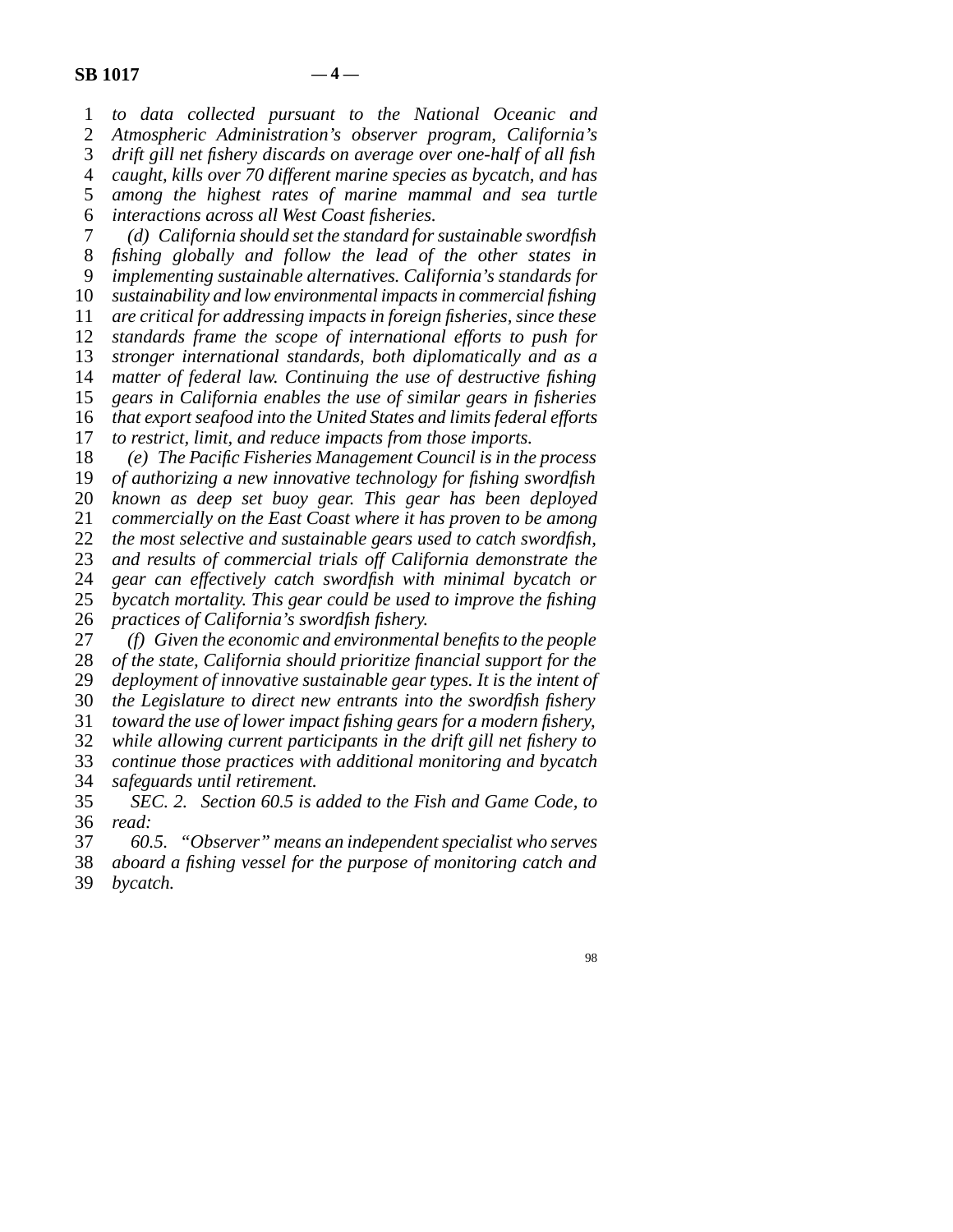line 1 *SEC. 3. Section 8394.5 of the Fish and Game Code is amended* 2 *to read:* 

3 8394.5. The fee for the permit issued pursuant to Section 8394 4 is three hundred thirty dollars (\$330). This permit fee does not 5 apply to the holder of a valid drift gill net shark and swordfish 6 permit required under Article 16 (commencing with Section  $\left(8560\right)$ ) line 7 of Chapter 2. *8561) or to any person who participates in the permit* line 8 *buyback program established by the department pursuant to* 9 *Section 8583.* 

10 *SEC. 4. Section 8561.5 of the Fish and Game Code is amended* 11 *to read:* 

12 8561.5. (a) Notwithstanding Section 8102, a permit issued 13 pursuant to Section 8561 may be transferred by the permittee only 14 if one of the following conditions is met:

15 (1) The permittee has held the permit for three or more years.

16 (2) The permittee is permanently injured or suffers a serious 17 illness that will result in a hardship, as determined in a written 18 finding by the director, to the permittee or his or her family if the 19 permit may not otherwise be transferred or upon dissolution of a 20 marriage where the permit is held to be community property.

21 (3) The permittee has died and his or her surviving spouse, heirs,

22 or estate seeks to transfer the permit within six months of the death 23 of the permittee or, with the written approval of the director, within

24 the length of time that it may reasonably take to effect the transfer.<br>25 (b) A permit may be transferred only to a person who holds a (b) A permit may be transferred only to a person who holds a

26 valid general gill net permit issued to that person pursuant to 27 Section 8681 that has not been suspended or revoked.

28 (c) The transfer of a permit shall only become effective upon 29 notice from the department. An application for transfer shall be

30 submitted to the department with such reasonable proof as the 31 department may require to establish the qualification of the person

32 the permit is to be transferred to, the payment to the department

33 of a transfer fee of one thousand five hundred dollars (\$1,500),

34 and a written disclosure, filed under penalty of perjury, of the terms 35 of the transfer.

36 (d) Any restrictions on participation that were required in a 37 permit transferred pursuant to Section 8102 before January 1, 1990, 38 are of no further force or effect.

 line 39 *(e) This section shall become inoperative on March 31, 2019,* line 40 *and, as of January 1, 2020, is repealed.*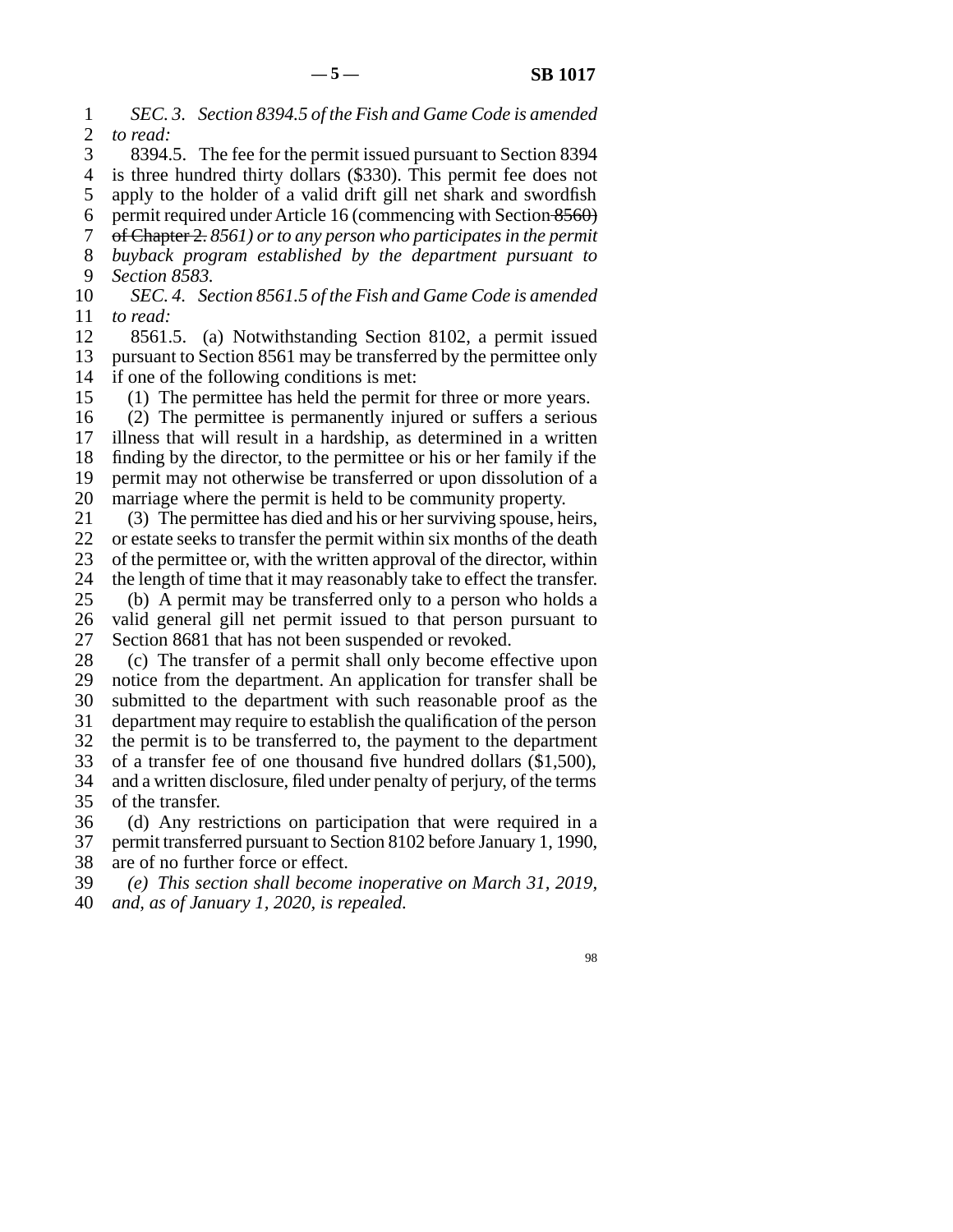| $\mathbf{1}$   | SEC. 5. Section 8561.5 is added to the Fish and Game Code,                                                                      |
|----------------|---------------------------------------------------------------------------------------------------------------------------------|
| $\overline{2}$ | to read:                                                                                                                        |
| 3              | 8561.5. (a) Notwithstanding Section 8102 or any other law,                                                                      |
| $\overline{4}$ | a permit issued pursuant to Section 8561 may only be transferred                                                                |
| 5              | by the permittee to an entity engaged in retiring permits.                                                                      |
| 6              | (b) This section shall become operative on March 31, 2019.                                                                      |
| 7              | SEC. 6. Section 8567 of the Fish and Game Code is amended                                                                       |
| 8              | to read:                                                                                                                        |
| 9              | 8567. (a) The fee for a drift gill net shark and swordfish permit                                                               |
| 10             | that expires on March 31, 2019, shall be three hundred thirty                                                                   |
| 11             | dollars (\$330). four hundred eighty-two dollars and seventy-five                                                               |
| 12             | cents (\$482.75).                                                                                                               |
| 13             | (b) The fee for a drift gill net shark and swordfish permit that                                                                |
| 14             | is valid for the license year beginning April 1, 2019, to March 31,                                                             |
| 15             | 2020, inclusive, shall be one thousand five hundred dollars                                                                     |
| 16             | (\$1,500).                                                                                                                      |
| 17             | $(c)$ The fee for a drift gill net shark and swordfish permit that                                                              |
| 18             | is valid in any license year beginning on or after April 1, 2020,                                                               |
| 19             | shall be three thousand dollars $(\$3,000)$ , as adjusted pursuant to                                                           |
| 20             | Section 713.                                                                                                                    |
| 21             | SEC. 7. Section 8578 is added to the Fish and Game Code, to                                                                     |
| 22             | read:                                                                                                                           |
| 23             | (a) From April 1, 2020, to March 31, 2025, inclusive,<br>8578.                                                                  |
| 24             | the department shall require, as a condition of receiving a permit                                                              |
| 25             | pursuant to Section 8561, every permittee to have an observer on                                                                |
| 26             | board his or her vessel on each trip in which the permittee uses a                                                              |
| 27             | drift gill net.                                                                                                                 |
| 28             | (b) On or before January 1, 2020, the department shall adopt                                                                    |
| 29             | hard caps, which shall be effective from April 1, 2020, to March                                                                |
| 30             | 31, 2025, inclusive, for bycatch consistent with the preferred                                                                  |
| 31             | alternative for the California large mesh drift gill net fishery                                                                |
| 32             | adopted by the Pacific Fishery Management Council in September                                                                  |
| 33             | 2015. Notwithstanding Section 8577, if the department determines                                                                |
| 34             | that a hard cap for any species is reached in any given two-year                                                                |
| 35             | period, the department shall immediately close the drift gill net                                                               |
| 36             | shark and swordfish fishery for the remainder of that period.                                                                   |
| 37             | (c) The department shall evaluate bycatch data gathered from                                                                    |
| 38             | observers and determine by April 1, 2025, whether the continued                                                                 |
| 39<br>40       | use of observers and hard caps is warranted in order to protect<br>marine life species caught as bycatch in the fishery. If the |
|                |                                                                                                                                 |
|                |                                                                                                                                 |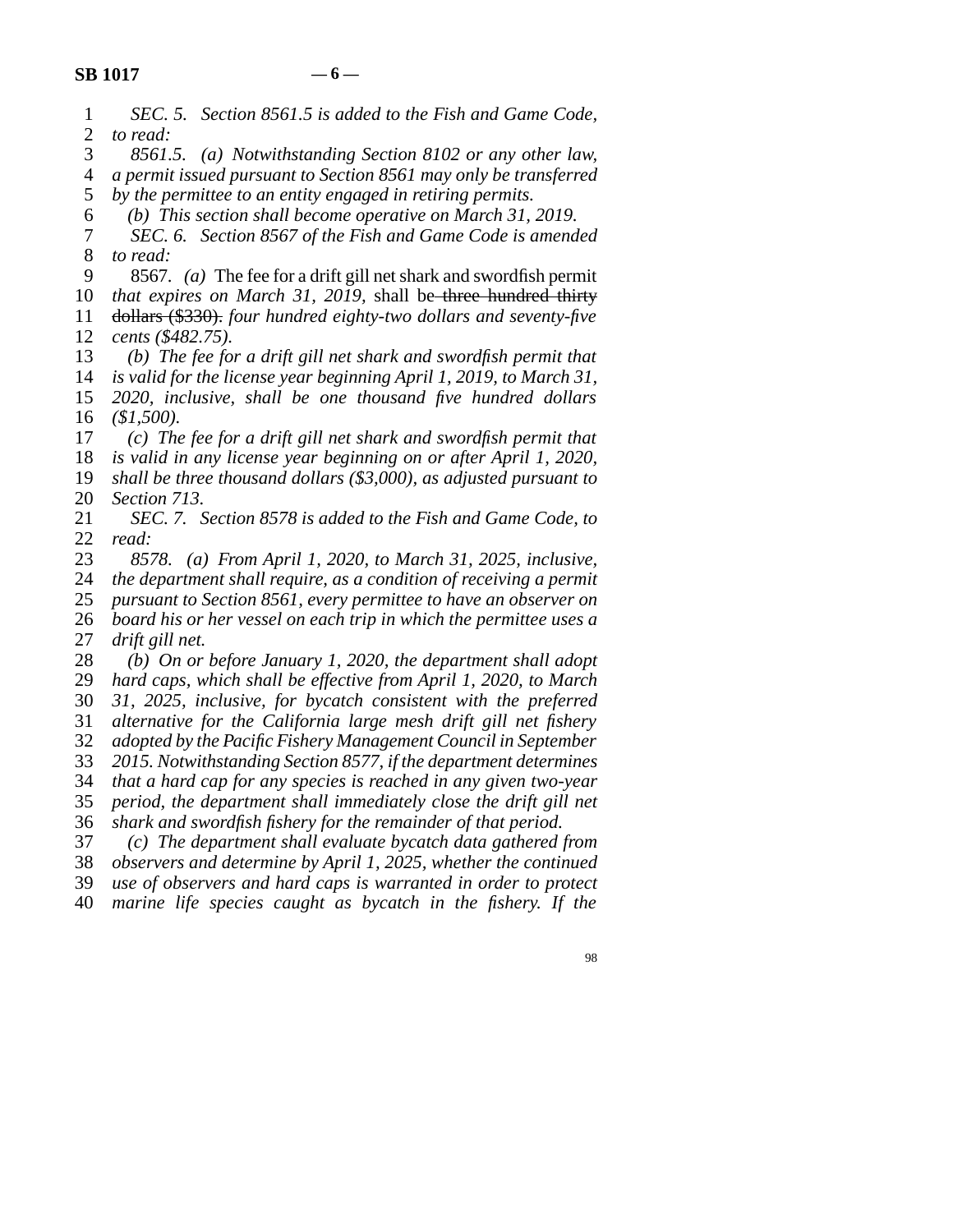1 *department determines that the continued use of observers and* 

2 *hard caps is warranted, the department shall adopt regulations* line 3 *to be effective beginning April 1, 2025, to require the continued*

line 4 *use of observers and hard caps in the drift gill net shark and*

5 *swordfish fishery with any adjustments the department deems* 

 line 6 *necessary to protect marine life species caught as bycatch in the* 7 *fishery.* 

 line 8 *(d) For purposes of this section, "hard cap" means the total* line 9 *maximum number of any marine life species allowed to be injured* 10 *or killed in a drift gill net before closure of the drift gill net shark* 11 *and swordfish fishery.* 

12 *SEC. 8. Section 8579 of the Fish and Game Code is amended* 13 *to read:* 

14 8579. *(a)* A permittee shall be subject to the provisions of this 15 article whenever the permittee is using a drift gill net, unless the 16 permittee has surrendered his or her permit to the department.  $\overline{A}$ 

17  $(b)$  (1) A permittee may surrender his or her permit by notifying 18 the department's Long Beach office of his or her intentions by 19 telegram or certified letter and by sending or delivering his or her

20 permit to a department office.  $\overline{A}$ 

- line 21 *(2) A* permittee may reclaim his or her permit *surrendered* 22 *pursuant to paragraph (1)* at any time during regular working 23 hours, if the permit has not been suspended or revoked.
- 24 (c) Paragraph (2) of subdivision (b) does not apply to any permit 25 surrendered pursuant to Section 8583. surrendered pursuant to Section 8583.

26 *SEC. 9. Section 8583 is added to the Fish and Game Code, to* 27 *read:*  $read:$ 

line 28 *8583. (a) Between January 1, 2019, and March 31, 2020,*

 line 29 *inclusive, the department shall develop a program to buy back* line 30 *permits issued pursuant to Section 8561 that includes the following*

31 *conditions:* 

 line 32 *(1) The department shall conduct a reverse sealed bid auction* 33 *for permittees who have landed swordfish or thresher shark on or* 

line 34 *after April 1, 2012. Each qualifying permittee who volunteers to*

35 participate shall submit an irrevocable bid. The department shall

 line 36 *purchase permits starting with lowest bids until 75 percent of* line 37 *available funds are expended.*

line 38 *(2) Permittees who have landed swordfish or thresher shark on*

line 39 *or after April 1, 2007, but not on or after April 1, 2012, and who*

line 40 *volunteer to participate in the buyback program shall be*